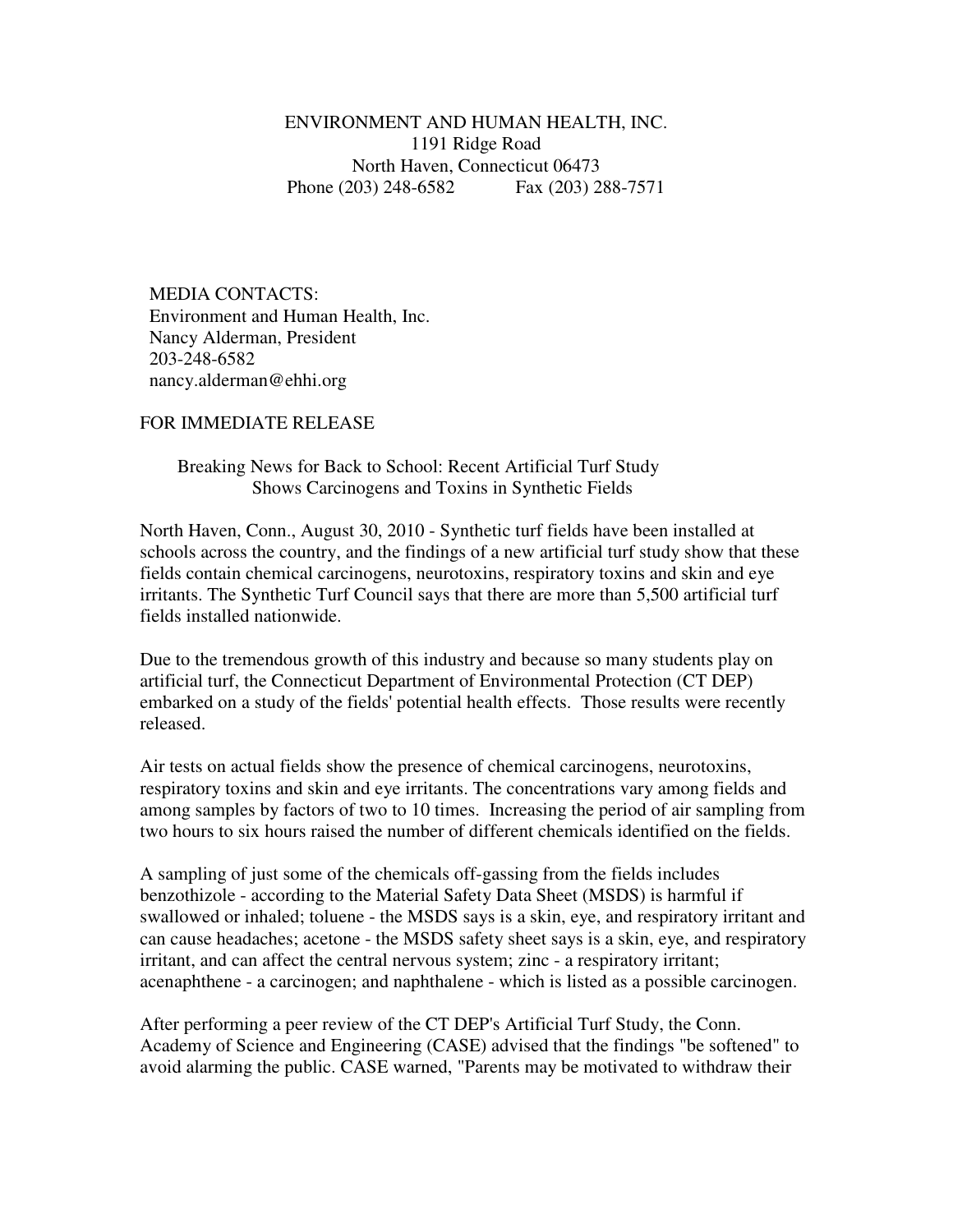children from beneficial athletic activities, and schools and towns will consider the financially wasteful removal of existing fields."

The assessment of the findings was modified so not to cause concern among the public, warns Environment and Human Health Inc., a non-profit organization comprised of physicians and public health professionals.

Dr. D. Barry Boyd, Oncologist at the Greenwich Hospital and the Yale Cancer Center, said,"While fear of raising concerns may be an understandable motive for limiting public information about risk, the long recognized goal of limiting childhood exposures to environmental hazards must take precedent. Because artificial turf playing fields are disproportionately used by children and adolescents, these childhood exposures to environmental carcinogens may add to lifelong risk of cancer as well as the exposures to the many respiratory irritants and toxicants found off-gassing from these fields."

The health assessment looked at one chemical at a time for the artificial turf's affect on people's health - yet the data indicates that children are being exposed to a soup of toxins from these fields, and these exposures are experienced all at the same time.

The data also shows that the more people who are playing on a field the more toxins are released -- and thus the greater the exposures to students.

The study indicates a very high variability of the levels of toxins found in each field. Since there are 40,000 used tires in each field, enormous variability of toxins would be expected.

The actual field-testing took place last summer when temperatures were unusually cool, between 70 and 80 degrees. Environment and Human Health, Inc. (EHHI) points out that the temperatures this summer have consistently reached 90 degrees with fields frequently exceeding temperatures over 135 degrees. If the testing had been done this summer, the off-gassing of chemicals would have been higher and health risks shown in the report would have been greater.

The National Center for Catastrophic Sport Injury Research at the University of North Carolina reported that more than 40 football players nationwide have died of heatstroke since 1995 -- 31 of whom were high school athletes.

Dr Boyd stressed that, "it is essential that we have better measurements of individual exposures from artificial turf during periods of high temperatures, as many children participate in sports on these fields throughout the summer months when the high heat causes greater exposures to multiple toxic compounds simultaneously."

Although new fields off-gas more chemicals, all the fields tested were two years old or older.